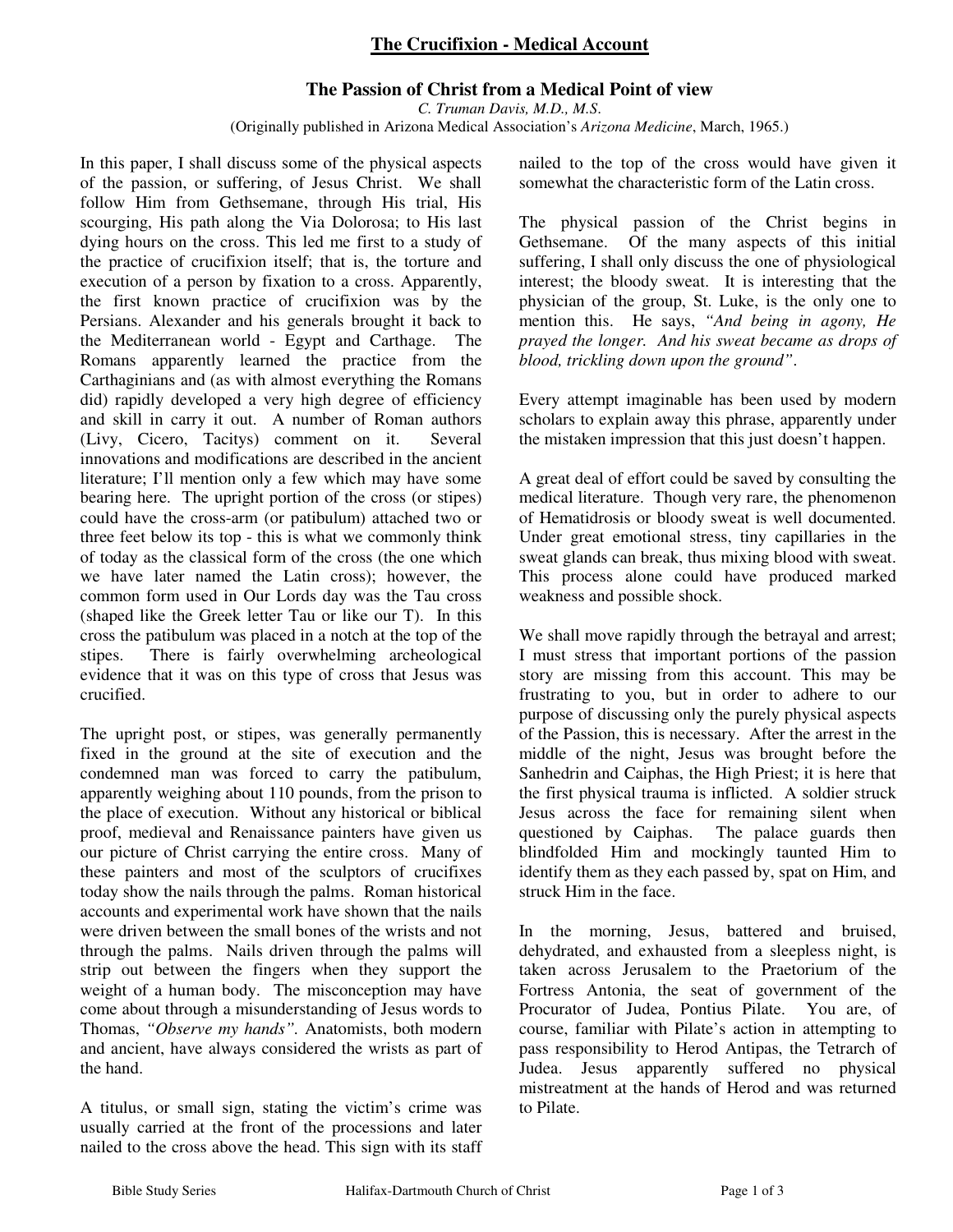It was then, in response to the cries of the mob, that Pilate ordered Bar-Abbas released and condemned Jesus to scourging and crucifixion. There is much disagreement among authorities about scourging as a prelude to crucifixion. Most Roman writers from this period do not associate the two. Many scholars believe that Pilate originally ordered Jesus scourged as his full punishment and that the death sentence by crucifixion came only in response to the taunt by the mob that the Procurator was not properly defending Caesar against this pretender who claimed to be the King of the Jews.

Preparations for the scourging are carried out. The prisoner is stripped of His clothing and His hands are tied to a post above His head. It is doubtful whether the Romans made any attempt to follow the Jewish law in this matter of scourging. The Jews had an ancient law prohibiting more than forty lashes. The Pharisees, always making sure that the law was strictly kept, insisted that only thirty-nine lashes be given. (In case of a miscount, they were sure of remaining within the law.) The Roman legionnaire steps forward with the flagrum (or flagellum) in his hand. This is a short whip consisting of several heavy, leather thongs with two small balls of lead attached near the ends of each.

The heavy whip is brought down with full force again and again across Jesus shoulders, back and legs. At first the heavy thongs cut through the skin only. Then, as the blows continue, they are cut deeper into the subcutaneous tissues, producing first an oozing of blood from the capillaries and veins of the skin, and finally spurting arterial bleeding from vessels in the underlying muscles. The small balls of lead first produce large, deep bruises which are broken open by subsequent blows. Finally the skin of the back is hanging in long ribbons and the entire area is an unrecognizable mass of torn bleeding tissue. When it is determined by the centurion in charge that the prisoner is near death, the beating is finally stopped.

The half-fainting Jesus is then untied and allowed to slump to the stone pavement, wet with His own blood. The Roman soldiers see a great joke in this provincial Jew claiming to be a king. They throw a robe across His shoulders and place a stick in His hand for a scepter. They still need a crown to make their travesty complete. A small bundle of flexible branches covered with long thorns (commonly used for firewood) are plaited into the shape of a crown and this is pressed into His scalp. Again there is copious bleeding (the scalp being one of the most vascular areas of the body.) After mocking Him and striking Him across the face, the soldiers take the stick from His hand and strike Him across the head, driving the thorns deeper into His scalp. Finally, they tire of their sadistic sport and the robe is torn from His back. This had

already become adherent to the clots of blood and serum in the wounds, and its removal, just as in the careless removal of a surgical bandage, causes excruciating pain...almost as though He were again being whipped - and the wounds again begin to bleed.

In deference to Jewish custom, the Romans return His garments. The heavy patibulum of the cross is tied across His shoulders and the procession of the condemned Christ, two thieves and the execution detail of the Roman soldiers, headed by a centurion, begins its slow journey along the Via Dolorosa. In spite of His efforts to walk erect, the weight of the heavy wooden cross together with the shock produced by copious blood loss is too much. He stumbles and falls. The rough wood of the beam gouges into the lacerated skin and muscles of the shoulders. He tries to rise, but human muscles have been pushed beyond their endurance. The centurion, anxious to get on with the crucifixion, selects a stalwart North African onlooker, Simon of Cyrene, to carry the cross. Jesus follows, still bleeding and sweating the cold, clammy sweat of shock. The 650 yard journey from the fortress Antonia to Golgotha is finally completed. The prisoner is again stripped of His clothes - except for a loin cloth which is allowed the Jews.

The crucifixion begins, Jesus is offered wine mixed with Myrrh, a mild analgesic mixture. He refuses to drink. Simon is ordered to place the cross on the ground and Jesus is quickly thrown backward with His shoulders against the wood. The legionnaire feels for the depression at the front of the wrist. He drives a heavy, square, wrought-iron nail through the wrist and deep into the wood. Quickly, he moves to the other side and repeats the action, being careful not to pull the arms too tightly, but to allow some flexibility and movement. The patibulum is then lifted in place at the top of the stipes and the titulus reading "*Jesus of Nazareth, King of the Jews*" is nailed in place.

The left foot is pressed backward against the right foot, and with both feet extended, toes down, a nail is driven through the arch of each, leaving the knees moderately flexed. The victim is now crucified. As He slowly sags down with more weight on the nails in the wrists, excruciating, fiery pain shoots along the fingers and up the arms to explode in the brain - the nails in the wrists are putting pressure on the median nerves. As He pushes Himself upward to avoid this wrenching torment, He places His full weight on the nail through His feet. Again there is the searing agony of the tearing through the nerves between the metatarsal bones of the feet.